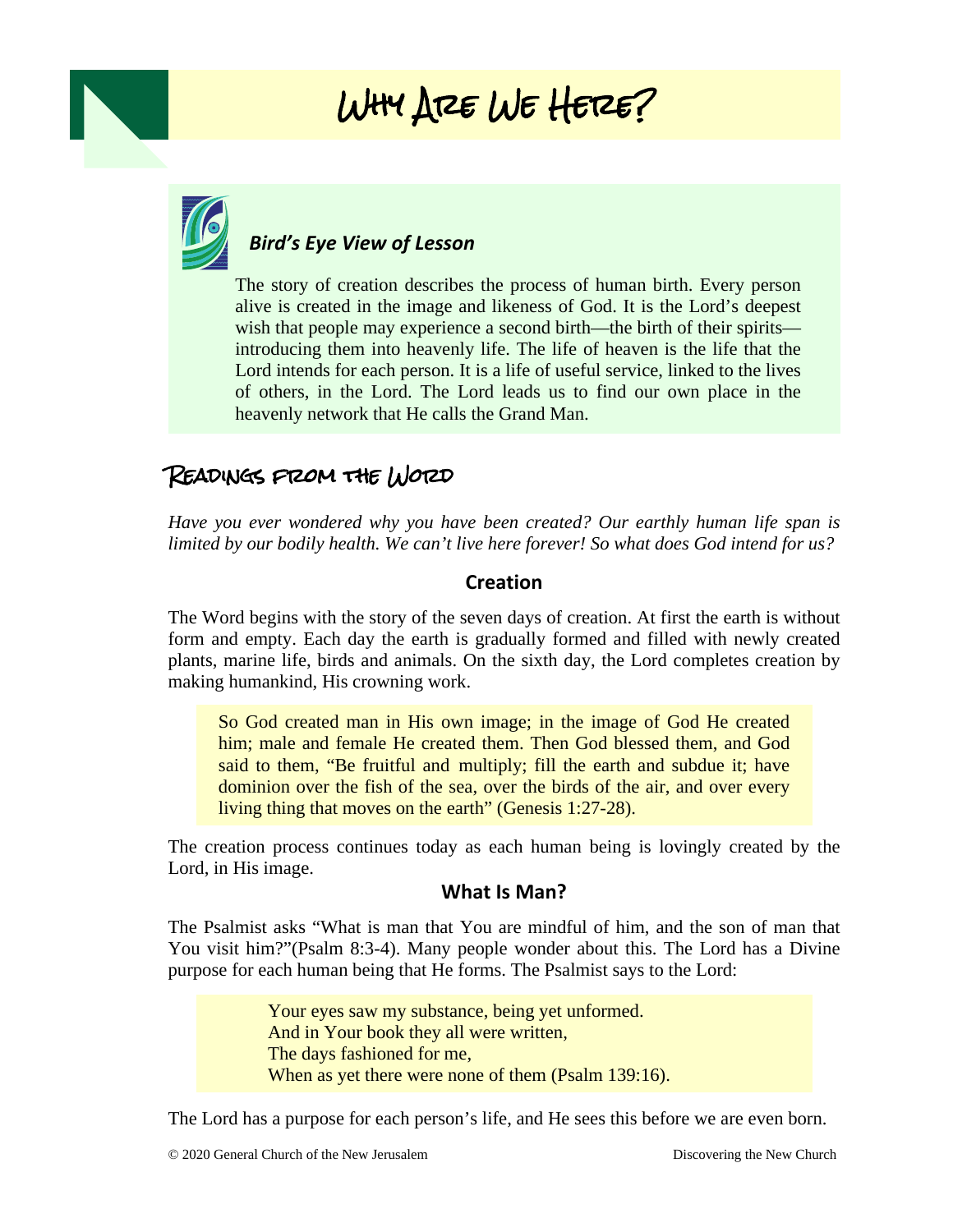

## Why Are We Here?

## **Born of the Spirit**

Birth brings us into the natural world, but this is just one aspect of our lives. Our bodies act as containers for our spirits. They enable us to put into action what we think and love, to express the life of our spirit. To become fully human we must experience a second birth.

"Unless one is born of water and the Spirit, he cannot enter the kingdom of God. That which is born of the flesh is flesh, and that which is born of the Spirit is spirit. Do not marvel that I said to you, 'You must be born again.' The wind blows where it wishes, and you hear the sound of it, but cannot tell where it comes from and where it goes. So is everyone who is born of the Spirit" (John 3:5-8).

Our second birth is a birth into the heavenly life that the Lord intends for every person. This is the purpose of our creation.

#### **Born for Heaven**

What is heavenly life? We experience heavenly life when we are linked together with others in the Lord, leading lives of useful activity. The Lord says,

"I am the vine, you are the branches. He who abides in Me, and I in him, bears much fruit. If you abide in Me, and My words abide in you, you will ask what you desire, and it shall be done for you. By this My Father is glorified, that you bear much fruit; so you will be My disciples" (see John  $15:5-8$ ).

Living in the Lord involves loving Him and doing what He teaches. The fruits of this choice are acts of useful service to others. This is heaven.

### **Linked with Others in the Lord**

Just as each cell in our physical body is joined with other cells to form organs, systems, and an entire human being, so individuals working for a common purpose in groups and communities form the whole of heaven. In the Lord's eyes heaven is a person on the grand scale, a Grand Man (see *Earths in the Universe* 9).

The entire heaven resembles one human being. Since the angels know that all the heavens with their societies resemble one person they therefore call heaven the Grand and Divine Man (see *Heaven and Hell* 59).

Because heaven as a whole and in part, from the Lord's Divine Human, reflects a human being, the angels say that they are in the Lord; and some say that they are in His body, meaning that they are in the good of His love (*Heaven and Hell* 81).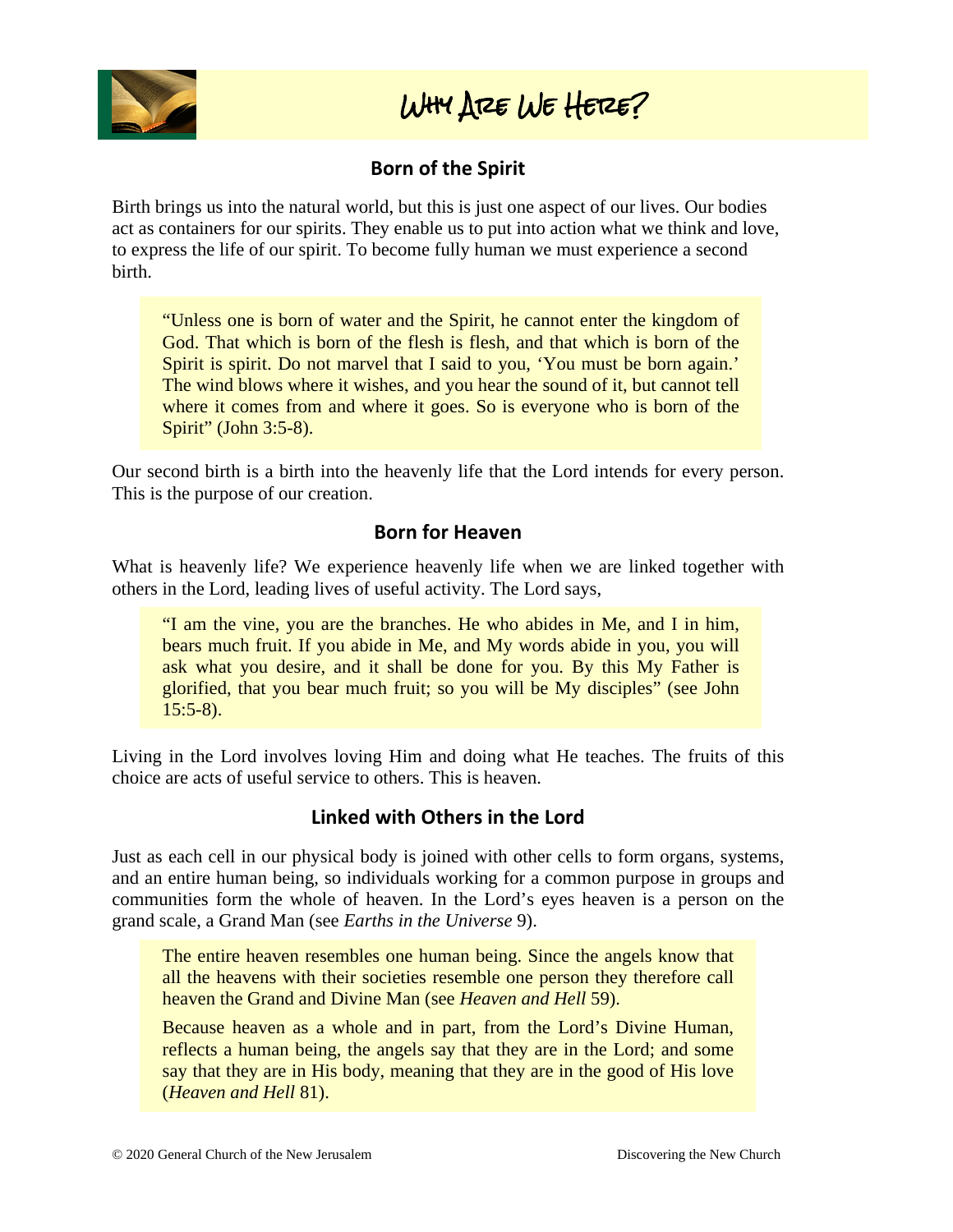## Why Are We Here?



The Lord creates each of us for our own special place in heaven where we can find connection with others like a cell in the Divine body.

Although forming heaven out of people is the continual design of the Divine Providence, its inmost design is that a person may be in this or that place in heaven, or in this or that place in the Divine Heavenly Man; for in this way he is in the Lord. This happens only with those whom the Lord can lead to heaven; and as the Lord foresees this, He also provides continually that a person may become like this. For in this way everyone who allows himself to be led to heaven is prepared for his own place in heaven (see *Divine Providence* 67).

In heaven we will live not only for ourselves, but for the sake of other people with whom we share heavenly community.

#### *OPTIONAL READING*

We are not born for our own sake; we are born for the sake of others. That is, we are not born to live for ourselves alone, we are born to live for others. Otherwise society would not hold together and there would be no good in it (see *True Christianity* 406).

We read that we are to love the Lord God above all things, and our neighbor as ourselves (Luke 10:27). To love our neighbor as ourselves means not despising our neighbors in comparison with ourselves. It means treating them justly and not judging them wrongfully. The law of goodwill pronounced and given by the Lord Himself is this: Whatever you want people to do to you, do likewise for them. This is the Law and the Prophets. (Matthew 7:12; Luke 6:31,32) This is how people who love heaven love their neighbor. People who love the world, however, love their neighbor on a worldly basis for a worldly benefit. People who love themselves love their neighbor in a selfish way for a selfish benefit (*True Christianity* 411).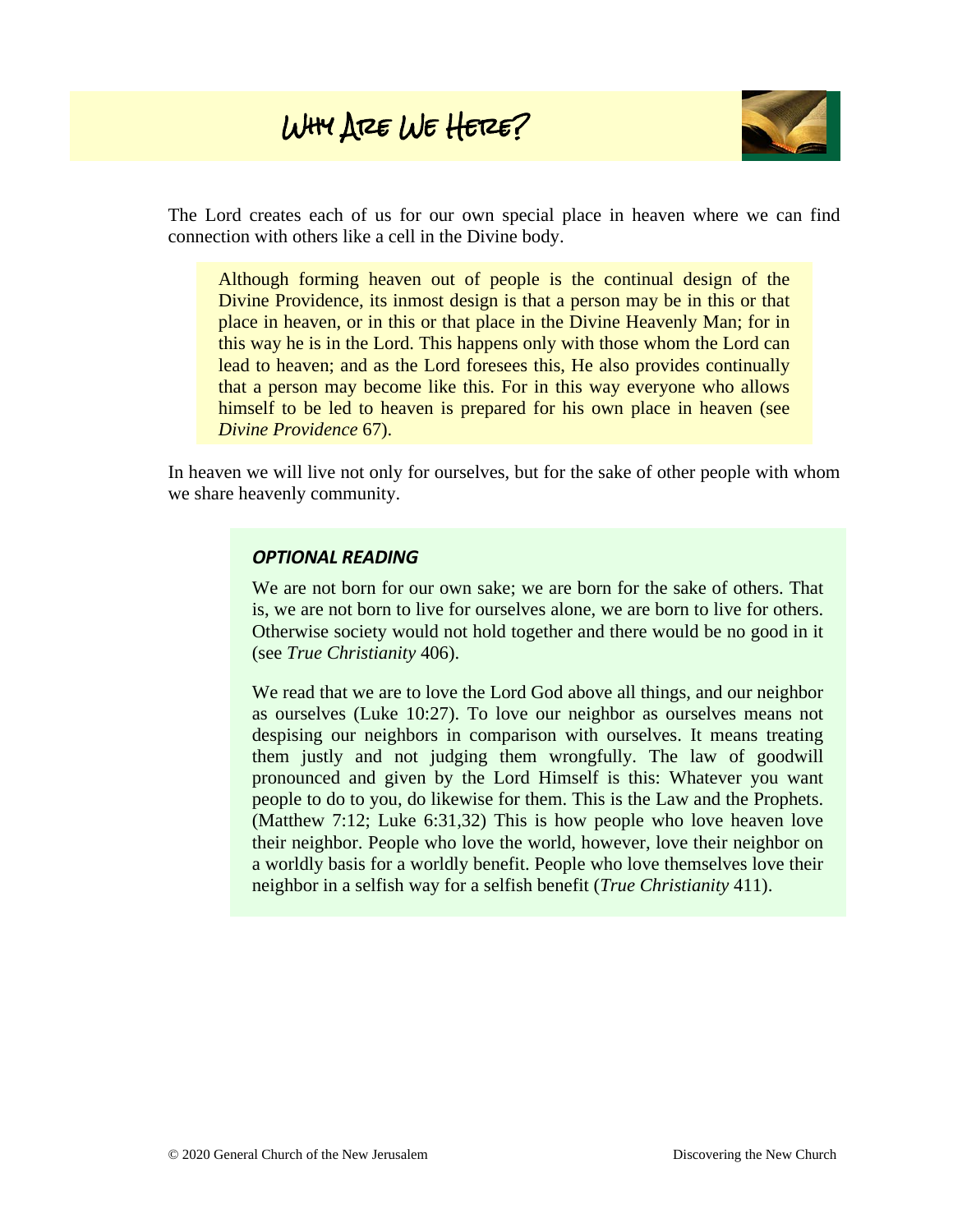

1. What do you think the following words from Psalm 139 mean?

*Your eyes saw my substance, being yet unformed. And in Your book they all were written, The days fashioned for me, When as yet there were none of them.*

God knew the details God plans what my God has a book  $\Box$  God foresaw that of my life before I life will be like.  $\overline{\phantom{a}}$  of life, and what I I would be born and was born.  $\Box$  do is written there. guides my choices.

2. Compare the following statements: *God created me for eternal life in heaven* and *My life is a result of evolution.*



3. In what ways do these two opinions make a difference to a person's attitude towards life?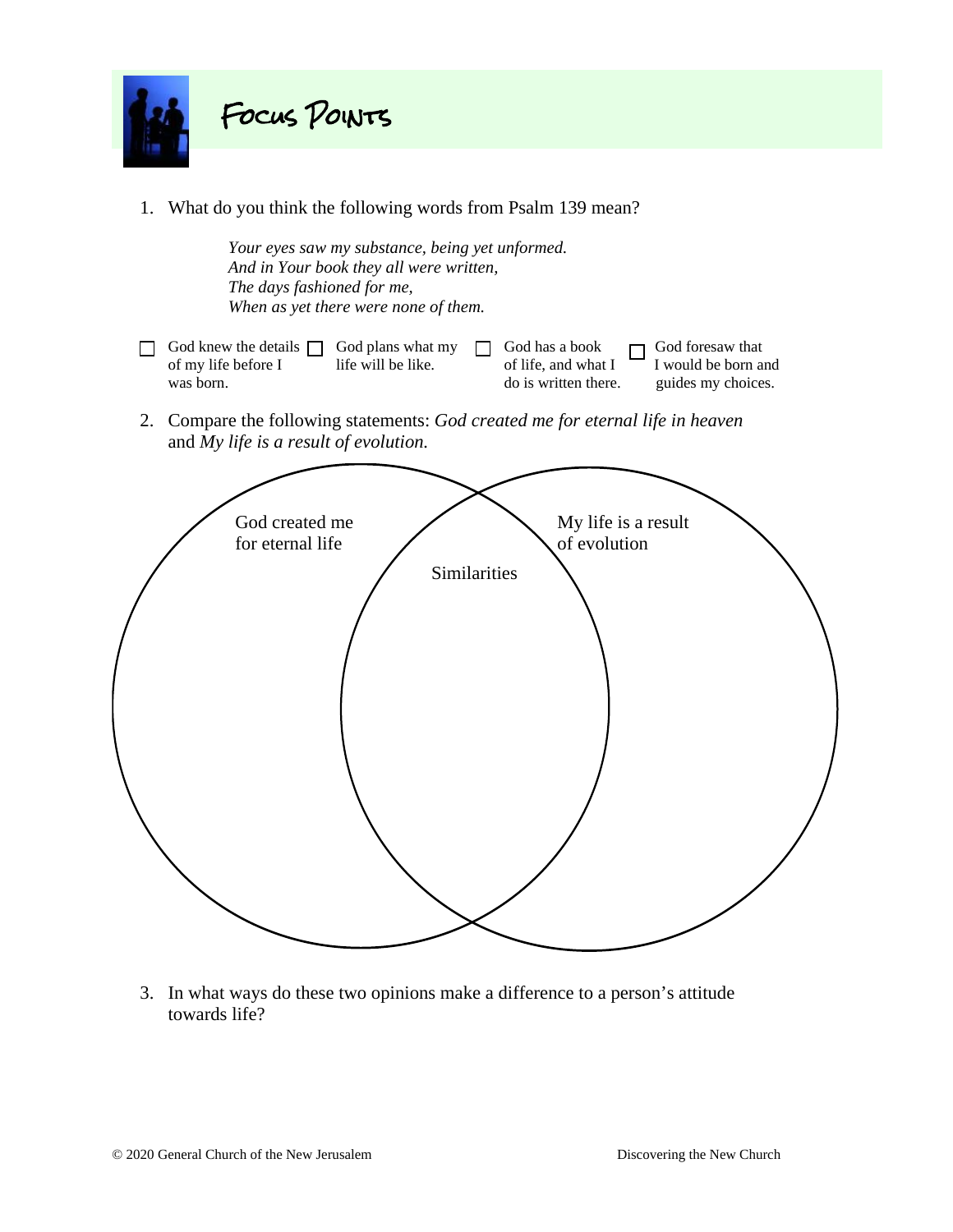#### **Activity 1**





Excerpted from "From the Top of the Yardstick" by Donnette Alfelt © 2006 Used by Permission

I can't remember now at what point or points I have doubted the existence of God, but there were times. It might have been high school or during a difficult time later on. What a wonderful gift—this ability to doubt. He is all powerful and yet He leaves us in freedom to love and believe what we choose.

Some demand proof of a God even though overwhelming evidence surrounds us. To me this is like a fish swimming in the lake looking for water. I can no longer doubt God because nothing would make sense to me without Him.

Fred Hoyle, who coined the word "big bang," said the chance that higher life forms might have emerged by chance is comparable with the chance that "a tornado sweeping through a junkyard might assemble a Boeing 747 from the material therein."

When I was a child we used to play this game: Choose any material object you own, such as the shoes you are wearing or the pencil you are holding. The object of the game is to trace how many people were involved in designing, producing and making it possible for you to have those shoes or anything else. The more we played this, the more we realized we couldn't count them all. You would need to include not only the original designer and those who taught him or her, but also those that invented or produced the paper and ink, the computer or other tools he or she used. Someone killed the animal the leather came from, or produced the plastic, or chopped down the tree for the pencil. Someone designed and someone produced the boxes they were shipped in. Someone drove the truck and put them on the shelves. Someone sold them to you using a cash register designed by someone else, *etc*. But of course it all goes back to God, who supplied the talents and raw material.

What has become clear to me is that no matter how we doubt, question or discount God, He continues to love and guide us. He does this with great power while preserving our precious freedom by His gentleness. His greatest desire is our eternal happiness, so He asks us to follow Him, not for His sake, but for ours.

#### **Write or Debate**

Each person or group member should write about or be prepared to debate both of the following statements:

- 1. A loving God created and cares for us.
- 2. There is no God.

#### **Follow Up**

What have you learned about God and His leading? Why might people might feel there is no God? What experiences have you had that reassure you that God exists?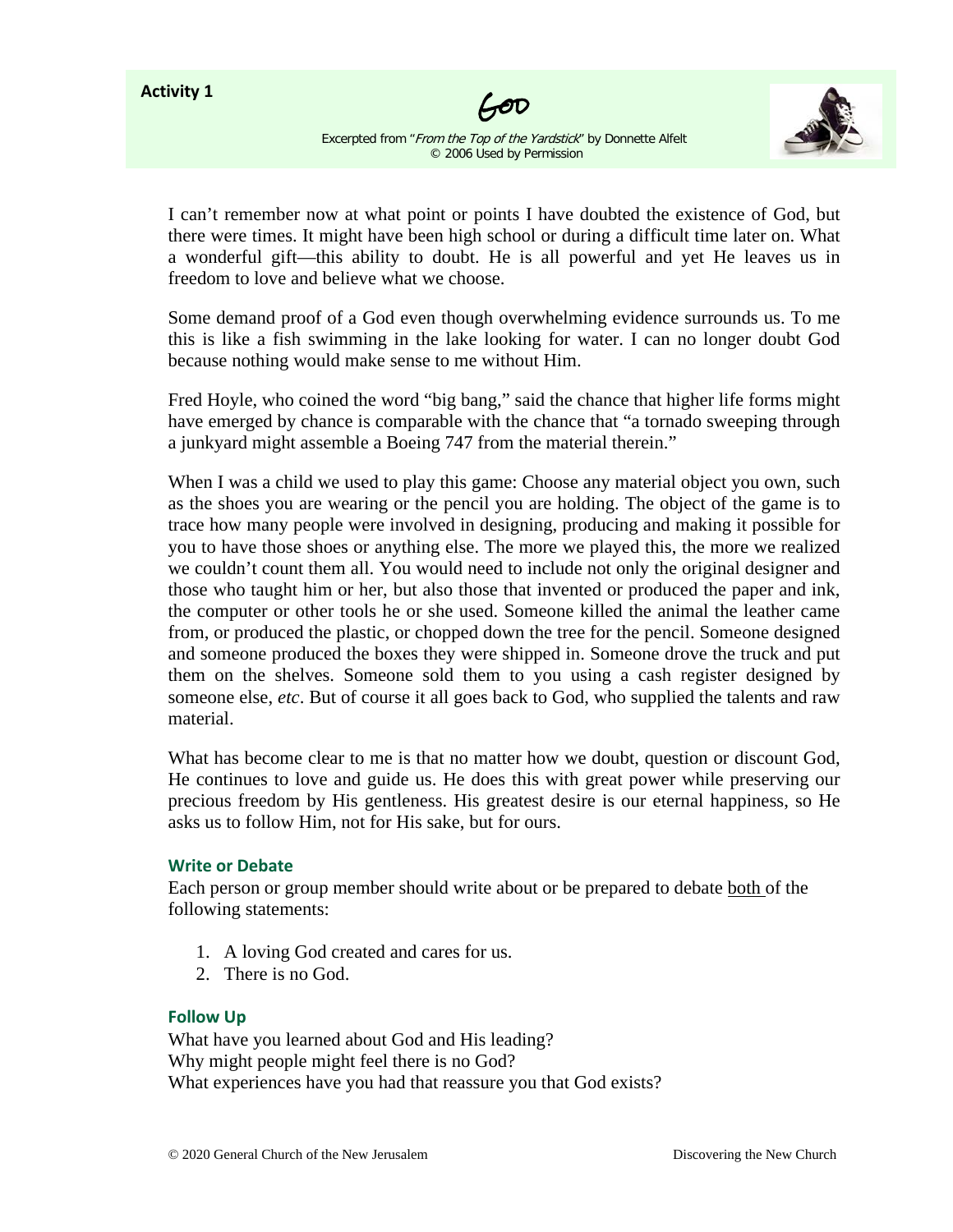





When I consider Your heavens, the work of Your fingers, The moon and the stars, which You have ordained, What is man that You are mindful of him, And the son of man that You visit him? (Psalm 8:3-4)

Use one of the following ideas as a springboard to thinking about the wonders of creation.

#### **Look at a Leaf**

Take a leaf from a tree, outdoor or household plant and examine it closely with your eyes. Look for things like vein patterns, hairs, differences between the upper and under sides.

- What does a leaf do for a plant?
- What does it do for you?

Now take a closer look through a hand lens or a microscope. If you had a very powerful microscope, you might see something like this.



- 1. How can scientific inquiry serve our thinking?
- 2. Is it possible to see spiritual realities in the natural world by using the scientific method?
- 3. How is it possible to see the Lord's wisdom in creation?

#### **Bird Migration**

Here are some facts that may amaze you!

- The arctic tern flies a phenomenal round trip that can be as long as 20,000 miles per year, from the Arctic to the Antarctic and back.
- Bar-headed geese have been recorded flying across the Himalayas at 29,000 feet.
- Some birds have figured out how to ride "thermals"—updrafts of air caused by solar heating, to take a free ride high into the sky.
- 1. Can facts like this help scientists believe that God exists?
- 2. Do these facts confirm or deny that God creates and cares for everything?
- 3. In what ways can we use scientific facts to see the Lord's wisdom in action?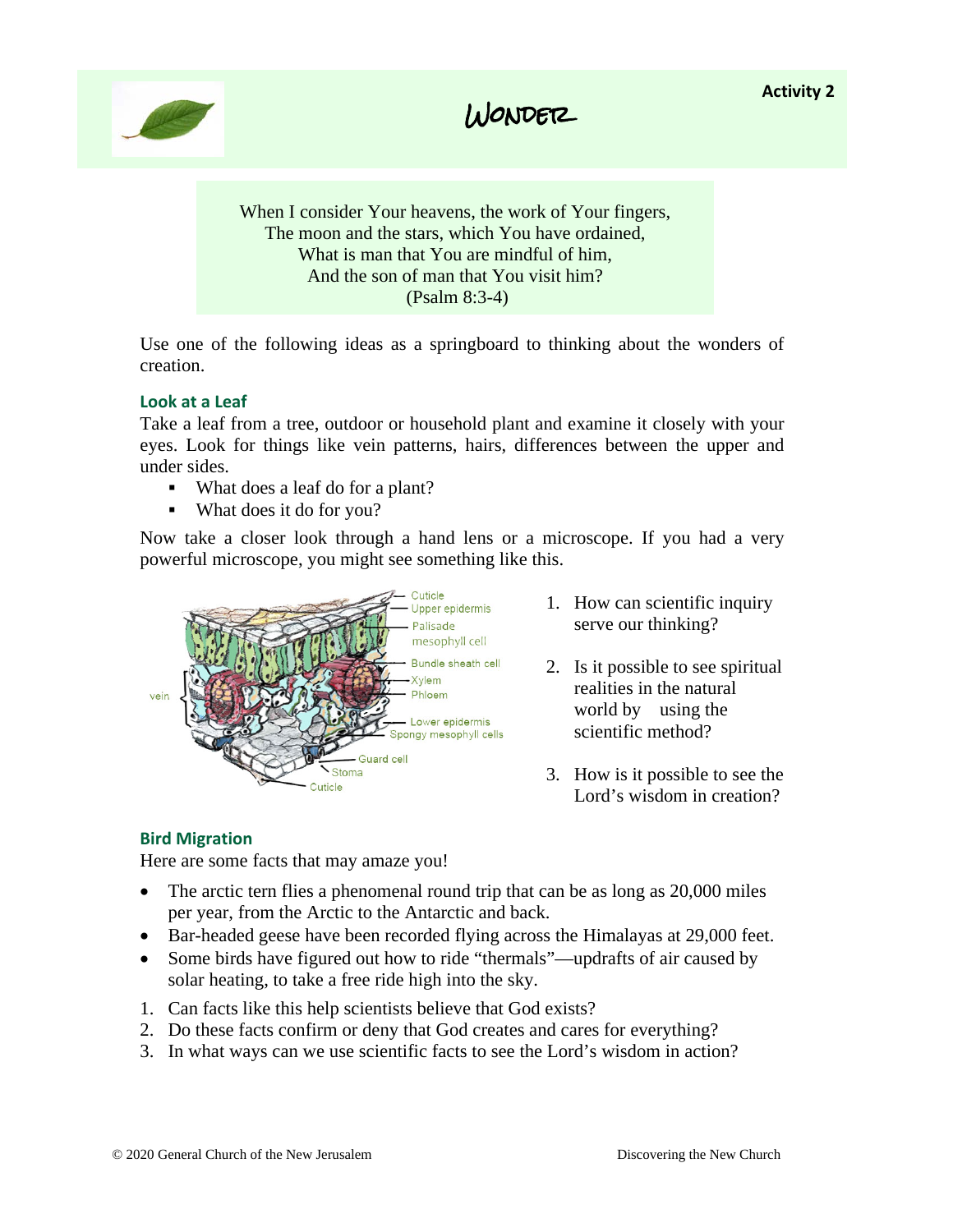

The angels through whom the Lord leads and also protects a person are near his head. The angels:

- $\checkmark$  impart charity and faith
- $\checkmark$  notice the direction in which the person's delights turn
- $\checkmark$  modify and bend those delights towards what is good, so far as they can do so while keeping a person in freedom.

The angels activate good and truth with a person to balance evils and falsities activated by the evil spirits. As a result the person is in the middle and is not conscious of the evil or of the good. The person is in freedom to turn towards one or towards the other.

Angels from the Lord use these methods to lead and protect a person, doing so every instant and fraction of an instant.

If the angels were to let up merely for a single moment the person would be plunged into evil from which after that he cannot possibly be brought out.

The angels are motivated to do all this by a love they receive from the Lord, for nothing gives them greater delight and happiness than to remove evils from a person and lead him to heaven.

Scarcely anyone believes the Lord has that kind of concern for a person, a constant concern lasting from the very beginning of a person's existence to the final moment of his life, and for evermore after that.

(Adapted from *Arcana Coelestia* 5992)

#### *True or False?*

Circle T or F. Discuss your answers with the group.

- 1. Angels want to lead us toward what is good and protect us from what is evil. T F
- 2. Nothing gives the angels greater happiness than removing evils from people and leading them to heaven. T F
- 3. The Lord takes care of us when the angels can no longer help us. T F
- 4. Angels try to lead us toward what is good, "bending" our delights. T F
- 5. Angels want to "win us over" to being good, and our freedom is not important to them. T F
- 6. The angels help keep us in equilibrium so that we are free to choose between good and evil. T F
- 7. Even if the angels weren't caring for us constantly, we would be fine, because we don't need their help. T F
- 8. Angels lead us through our delights, maximizing every tendency toward good. T F
- 9. Freedom is being able to choose between what is evil and what is good. T F
- 10. We are aware of the angels' efforts to lead us toward good and of evil spirits efforts to lead us toward evil. T F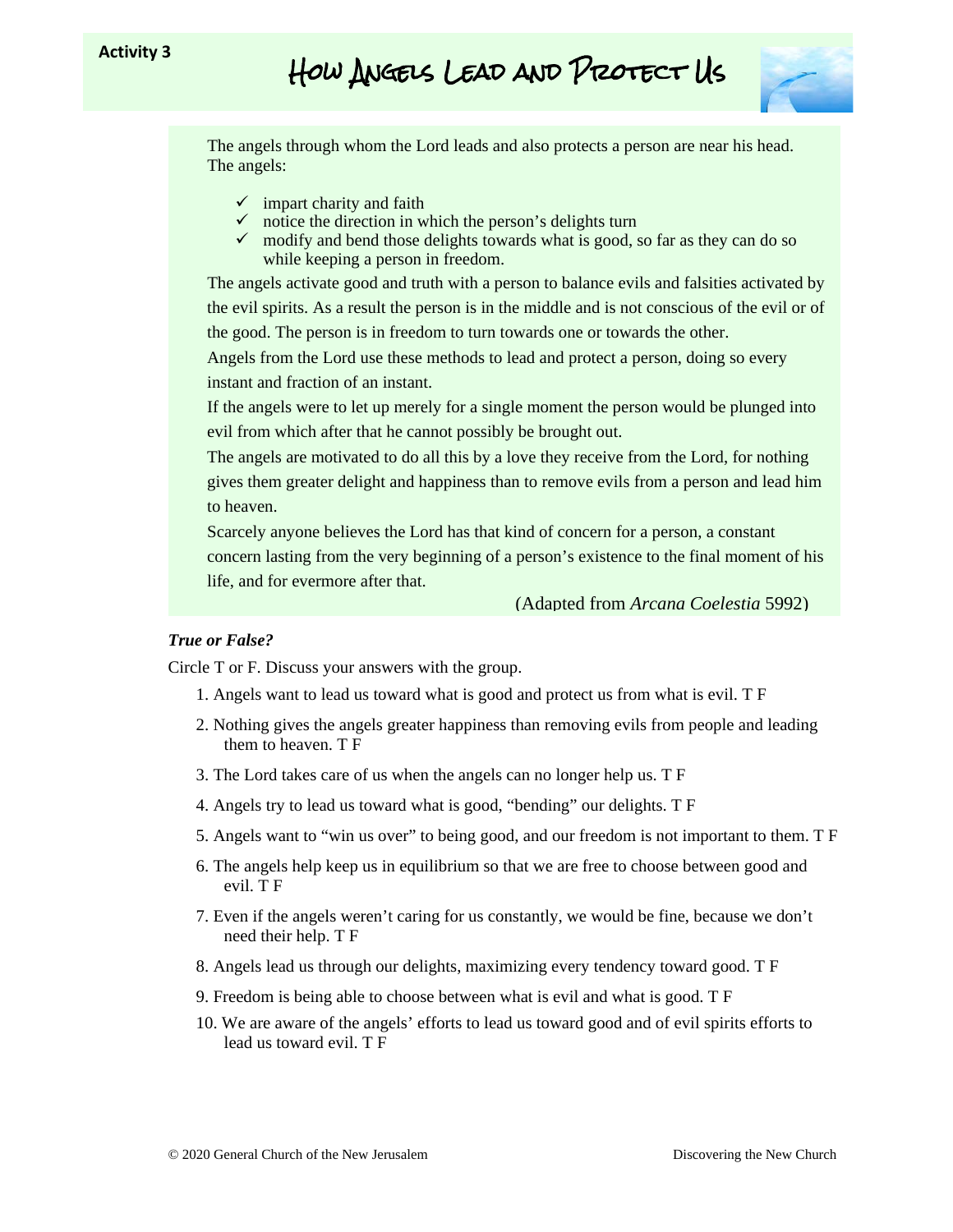

Here are two activities that can help you bring this lesson into your life.

### **I Trust the Lord to…**

Think about the teaching that the Lord is most concerned with our *eternal* welfare. Write down some of the things that you trust Him to do so that you may be led to heavenly happiness.

For example: "I trust that the Lord wants to lead me to heaven." "I trust that the Lord loves me and is caring for me." "I trust that the Lord will provide everything necessary for my eternal welfare."

### **Quotation Cards**

Take one quotation each day and think about how it applies to your life.

| The Lord turns Himself<br>to those who trust in Him.<br>Psalm 37:3                                                                         | Commit your way to the Lord,<br>Trust also in Him,<br>And He shall bring it to pass<br>Psalm 37:5                                                                                                      |
|--------------------------------------------------------------------------------------------------------------------------------------------|--------------------------------------------------------------------------------------------------------------------------------------------------------------------------------------------------------|
| Those who trust in the Divine are not<br>anxious, let alone worried, when they<br>give thought to the morrow.<br>see Arcana Coelestia 8455 | Peace hold within itself trust in the<br>Lord, the trust that He governs all<br>things, and that He leads towards an<br>end that is good.<br>see Arcana Coelestia 8544                                 |
| Those in the stream of providence are<br>people who trust in the Divine and<br>ascribe everything to Him.<br>see Arcana Coelestia 8478:4   | For those who trust in the Divine, all<br>things are moving towards an<br>everlasting state of happiness, no<br>matter what happens to them.<br>see Arcana Coelestia 8478:3                            |
| He who trusts in the Lord,<br>Mercy shall surround him.<br>Psalm 32:10                                                                     | Those who trust in the Divine, remain<br>even-tempered whether or not they<br>realize their desires and do not grieve<br>over loss. They are content with their<br>lot.<br>see Arcana Coelestia 8478:3 |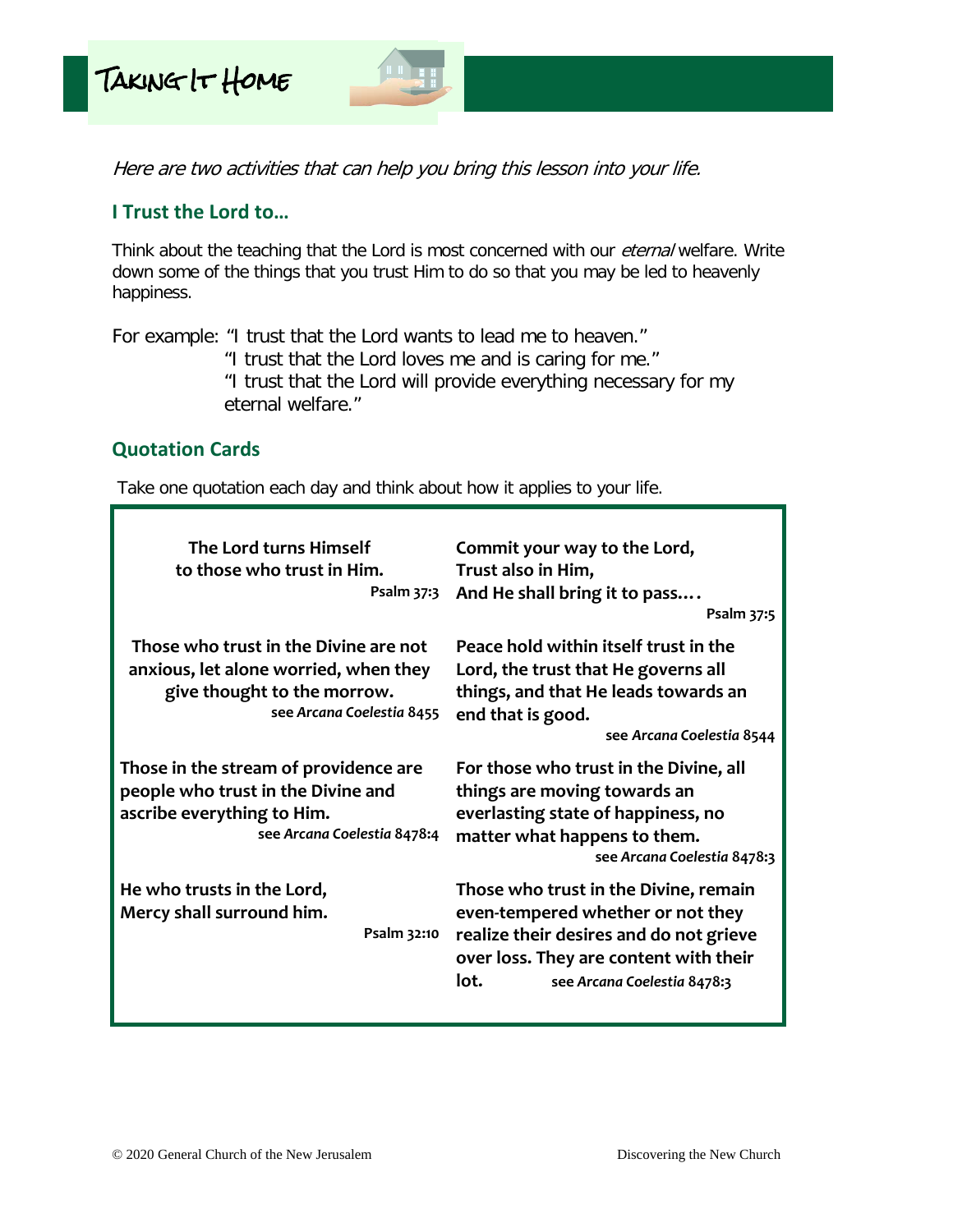## *Further Reading*

## The Divine Providence

#### A Chapel Talk by the Rev. Douglas Taylor

How is the Lord involved in our world? How does He, in fact, govern it? How does He provide what is needed? These are important questions for us to consider. After all, how can we cooperate with the Lord unless we know how He operates, how He works?

The way the Lord rules and provides—His Providence—is usually called the Divine Providence. The Divine Providence means the rule or government of the Divine love and wisdom. Just as the Lord, when He created the universe acted from His Divine love by means of His Divine wisdom, so He maintains His creation in a state of order from His Divine love by means of His Divine wisdom. What His Divine love intends to do, His Divine wisdom provides the means of doing. The Lord provides what is needed to keep all that He has created in order, and what is needed to restore order when disorder appears on the scene.

Now, have you ever thought of this? We human beings are the only cause of disorder. We are the only ones of the Lord's creatures who can get out of order. All the lower orders of the Creator's creatures are permanently in the order of their life, the order or pattern into which they were created. All plants and animals, for example, live and act according to the order or pattern of their genus and species. We human beings *alone* are free to depart from the order of life intended for us.

#### **What Is the Lord's Goal for Us?**

And what is the order of life intended for us human beings? It is that we should love the Lord first and our neighbor as ourselves. The two great commandments show us how to be truly human. But, unlike the plants and animals, we can get out of that order and bring in disorder—as we know all too well! For this reason the Lord has to work to provide what is needed to keep us in order, and to restore us to order when we depart from it. So it is that the Divine Providence is directed above all to the human race, and to other things for the sake of the human race. In fact, the whole end or goal that the Lord has in view is a heaven made up from the human race. The Lord has this in mind in everything that He does.

We can understand this better if only we consider what we mean when we say that the Lord is love itself and wisdom itself. There are three characteristics of the Divine love: it wills that there be others outside of itself, who have nothing of Divinity or Infinity; it strives to work in conjunction with those others outside of itself and not be at odds with them; and, finally, it wills to make them eternally happy. The Divine love is not content to make others happy temporarily or for a short time; it can be satisfied only when people are eternally happy or blessed.

© 2020 General Church of the New Jerusalem Discovering the New Church On the other hand the Divine wisdom—or way of operating—supplies the *means* of there being others outside of the Divine who have no Divinity or Infinity; it provides the means of being conjoined with those others; and it provides the means of making them eternally happy. The Divine wisdom, then, is the way the Divine love works, the way it operates.